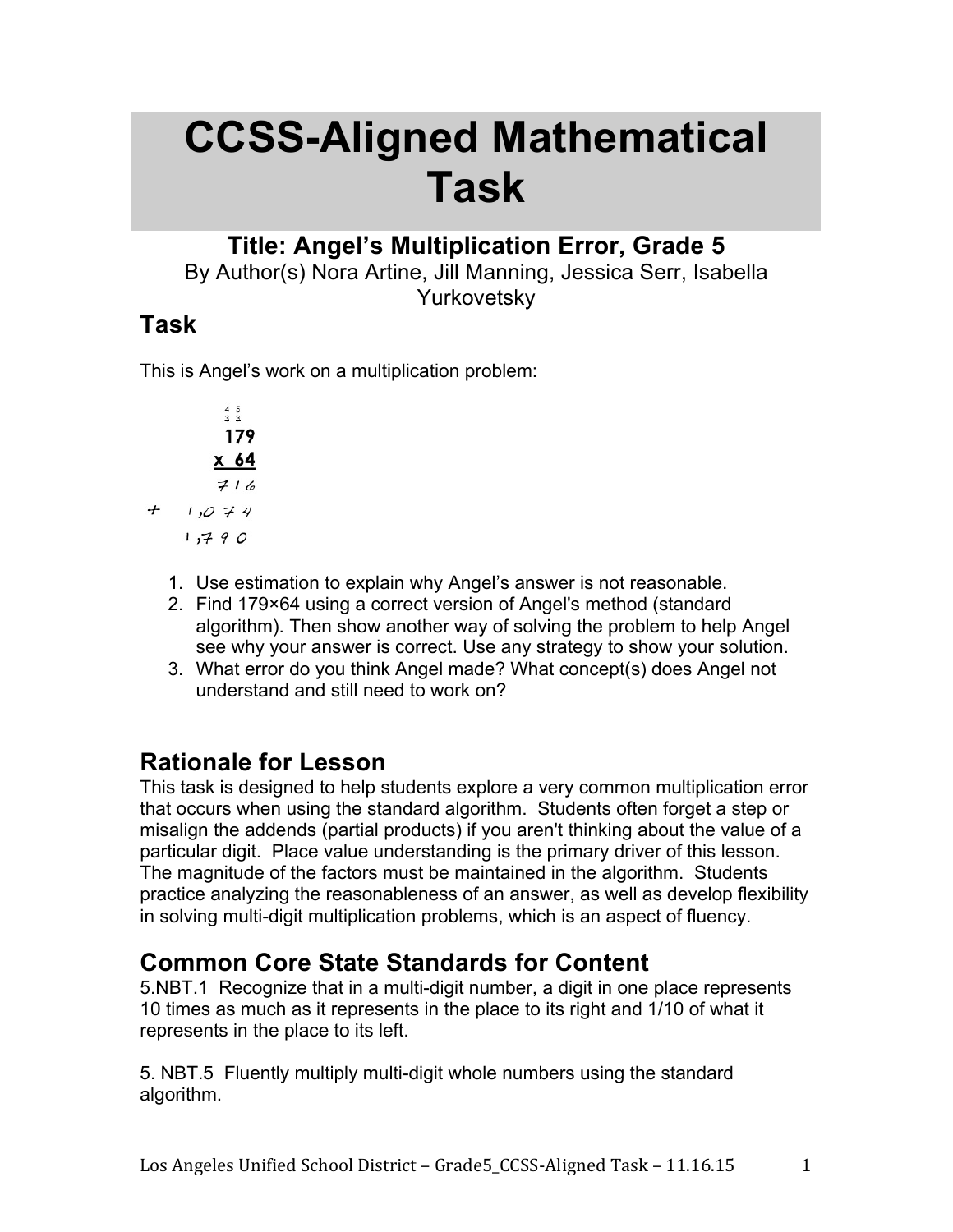### **Common Core State Standards for Mathematical Practice**

MP1 Make sense of problems and persevere in solving them.

MP2 Reason abstractly and quantitatively.

MP3 Construct viable arguments and critique the reasoning of others. MP6 Attend to precision .

#### **5th grade students may demonstrate these Math Practices in the following ways:**

- Explain calculations based upon models, properties of operations and rules that generate patterns. (MP2, MP3)
- Construct arguments using visual models, such as objects and drawings. (MP3)
- Refine their mathematical communication skills as they participate in mathematical discussions involving questions like "How did you get that?" and "Why is that true?" (MP3)
- Explain their thinking to others and respond to others' thinking. (MP3)
- Use various strategies to solve problems and they defend and justify their work with others. (MP1, MP2, MP3)

# **DOK Level:**

Level 2 Skill/Concept Level 3 Strategic Thinking/Reasoning

# **Enduring Understandings**

Students will:

- Understand that the value of a particular digit is based on its place in the number, and in fact, that is one of the advantages of the standard algorithm.
- Understand the importance of being able to analyze mistakes and construct reasonable, evidence-based arguments to justify their thinking.

# **Materials Needed**

Student Handout

Poster paper for charting or copy of divided Circle Map (without answers) to project.

# **Differentiation/Support:**

Several access strategies to support different types and levels of learners have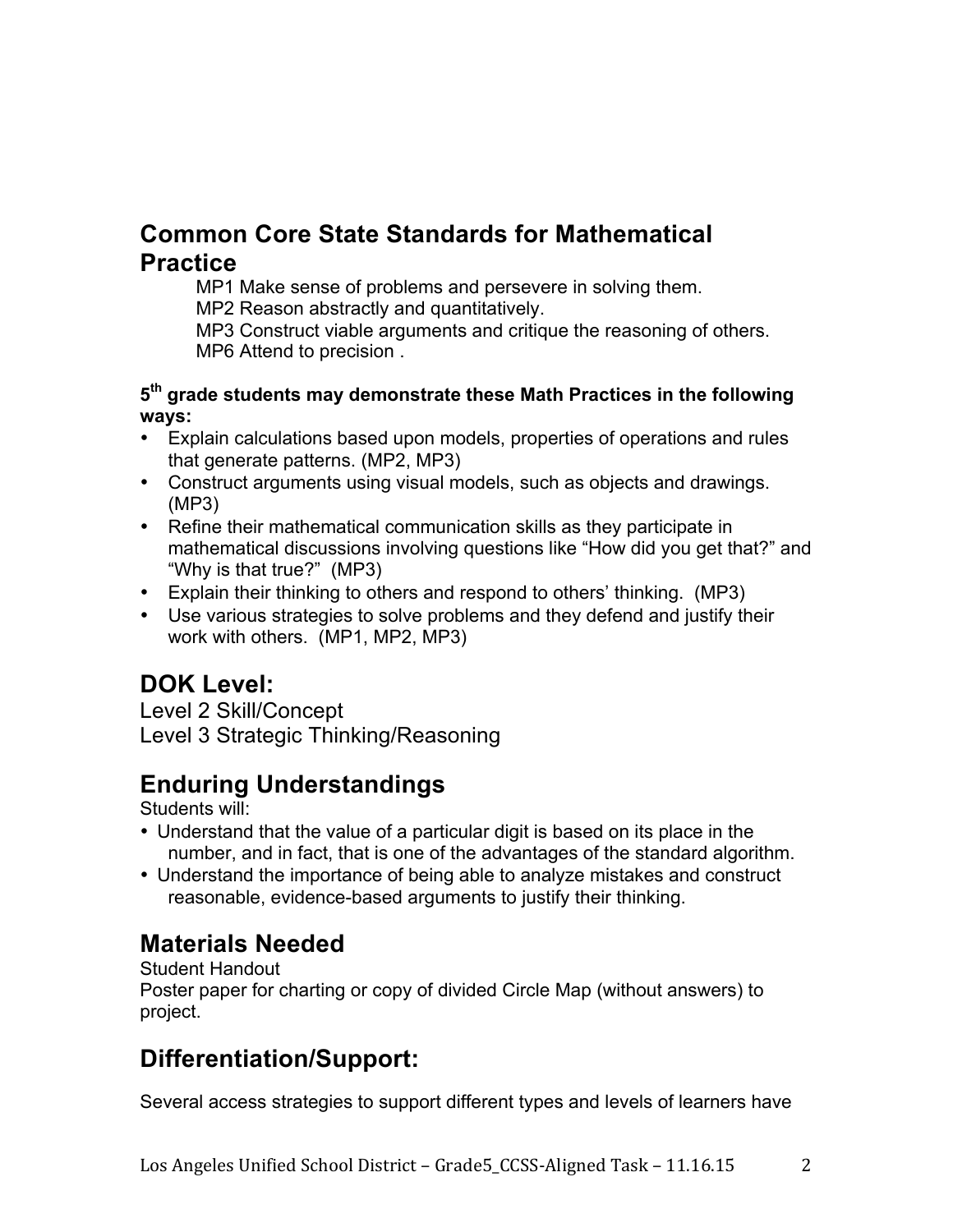been incorporated into the lesson, including:

- collaborative group work
- discussion strategies (Rally Robin in the Set Up phase, Think-Pair-Share, Stronger and Clearer Each Time in problem 3)
- Manipulatives: base ten blocks, place value chart/mat, graph paper, place value disks
- Multiple strategies: area model, distributive property, partial products

Other ways to differentiate might include the following:

- Change the numbers in the problem to simpler numbers
- Vary the expectations for writing outcome
- Sentence frames for oral/written responses
- A possible extension for early finishers might be to generate their own incorrect problem and solution and have a partner analyze their error.
- Small groups could be formed to target specific content skills or to strengthen mathematical practices. Small groups can employ a variety of scaffolding including teacher guided instruction, peer-coaching, or use of manipulatives.

# **DAY 1 Set-Up Phase (10-15 min.)**

Begin by conducting a class discussion about "estimation" and "reasonableness." First, use the Rally Robin protocol (or another of your choice) for brainstorming (see below). Divide the class into two groups.

Assign one of the following questions to each half of the room:

- 1) What do you know about estimation?
- 2) What do you know about reasonableness?

Students will brainstorm for their question in small groups of 3 or 4. At the end, call on students to share, writing their responses on the divided circle map. If they haven't surfaced, make sure to establish accurate understandings of the two terms. In addition, the situations that require estimation might be discussed to add context to the definitions.

#### **Rally Robin**

**Purpose:** In groups, students stand up and face each other and alternate generating brief oral responses.

#### **Procedure:**

- 1. Students partner up in groups of 3 or 4.
- 2. Teacher poses the question or topic.
- 3. Teacher sets the timer for a designated amount of time.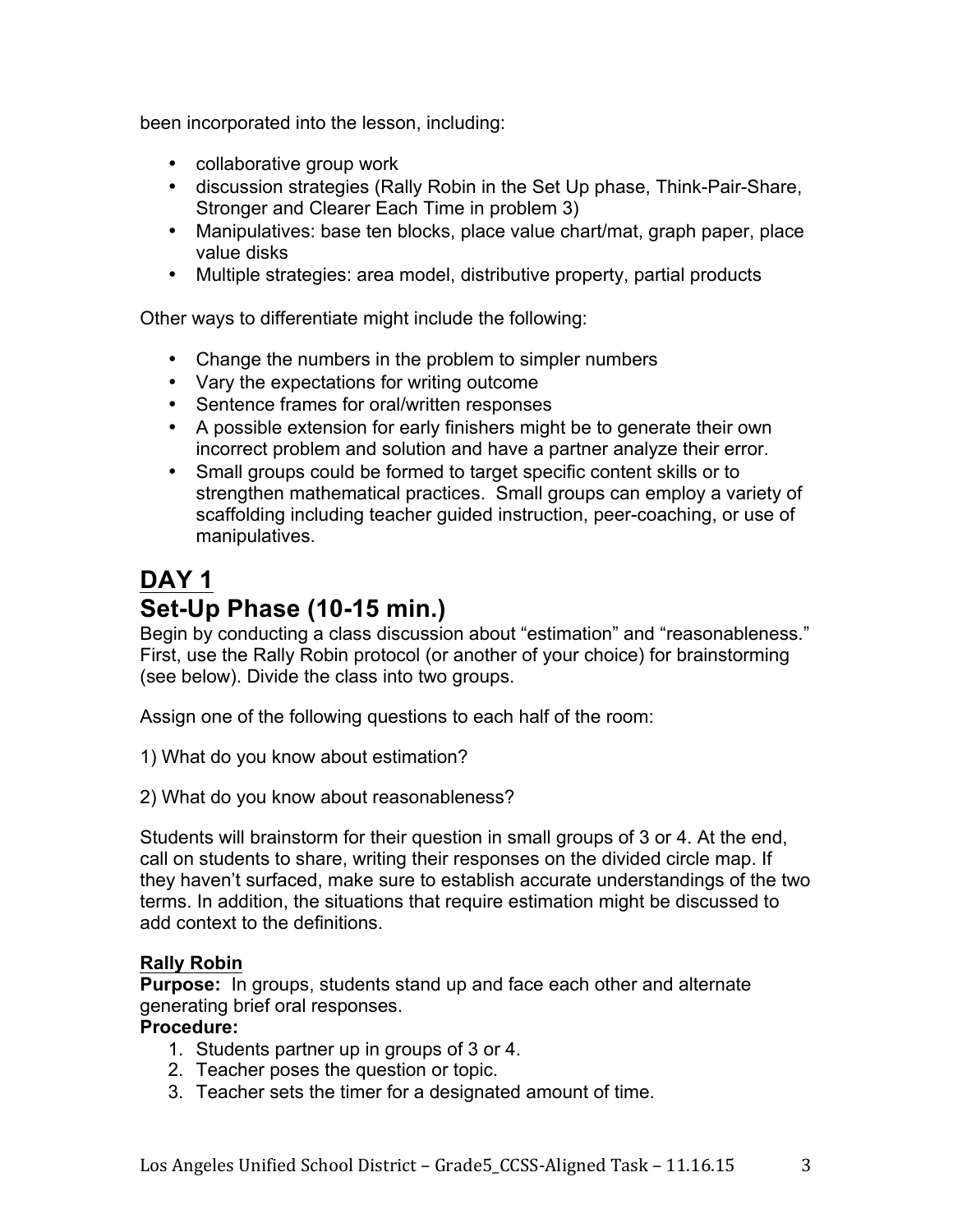4. Each student takes turns responding to the question or topic until time is called. This is intended to be a brainstorming session, not a discussion.

In order to engage your students and create "buy-in," establish the purpose of the lesson, which is to help another student correct a mathematical mistake. Have a short discussion around why this might be useful, and why it is for beneficial for mathematicians to be able to find, analyze and correct an error.

Give students Problem 1. Read and discuss the problem. The following is a sample of how to use "Talk Moves" to check for understanding of the task:

Have students silently read the problem. Then have a student read the problem aloud, or read it chorally. Have the students' pair-share what the problem is asking them to do. Ask a volunteer to restate what the problem is asking. Then ask a volunteer to clarify or add-on to what the previous student stated. Ask if there are any remaining questions before moving on. Repeat the procedure of checking for understanding of the problem for question 2.

### **Explore Phase (20-30 min.)**

For each of the 2 questions, allow the students five minutes of alone think time before they begin working with a partner(s). Let go and allow students time and any manipulatives needed.

| <b>Possible Student</b><br><b>Strategies</b>              | <b>Focusing</b><br><b>Questions</b>                 | <b>Assessing</b><br><b>Questions</b> | Advancing<br><b>Questions</b>                                                      |
|-----------------------------------------------------------|-----------------------------------------------------|--------------------------------------|------------------------------------------------------------------------------------|
| Algorithm                                                 | What is the<br>problem asking<br>you to do?         | How did you get<br>your answer?      | How is estimation<br>connected to the<br>correct answer?                           |
| <b>Partial Product</b><br>Area Model                      | What do you know<br>already?                        | How do you know<br>you are correct?  | In what other<br>situations could<br>you use your error<br>correcting<br>strategy? |
| <b>Partial Product</b><br><b>Distributive</b><br>Property | Why is Angel's<br>answer<br>unreasonable?           |                                      | Where else have<br>we used this<br>strategy?                                       |
| <b>Place Value Chart</b>                                  | How can this tool<br>help you solve the<br>problem? |                                      |                                                                                    |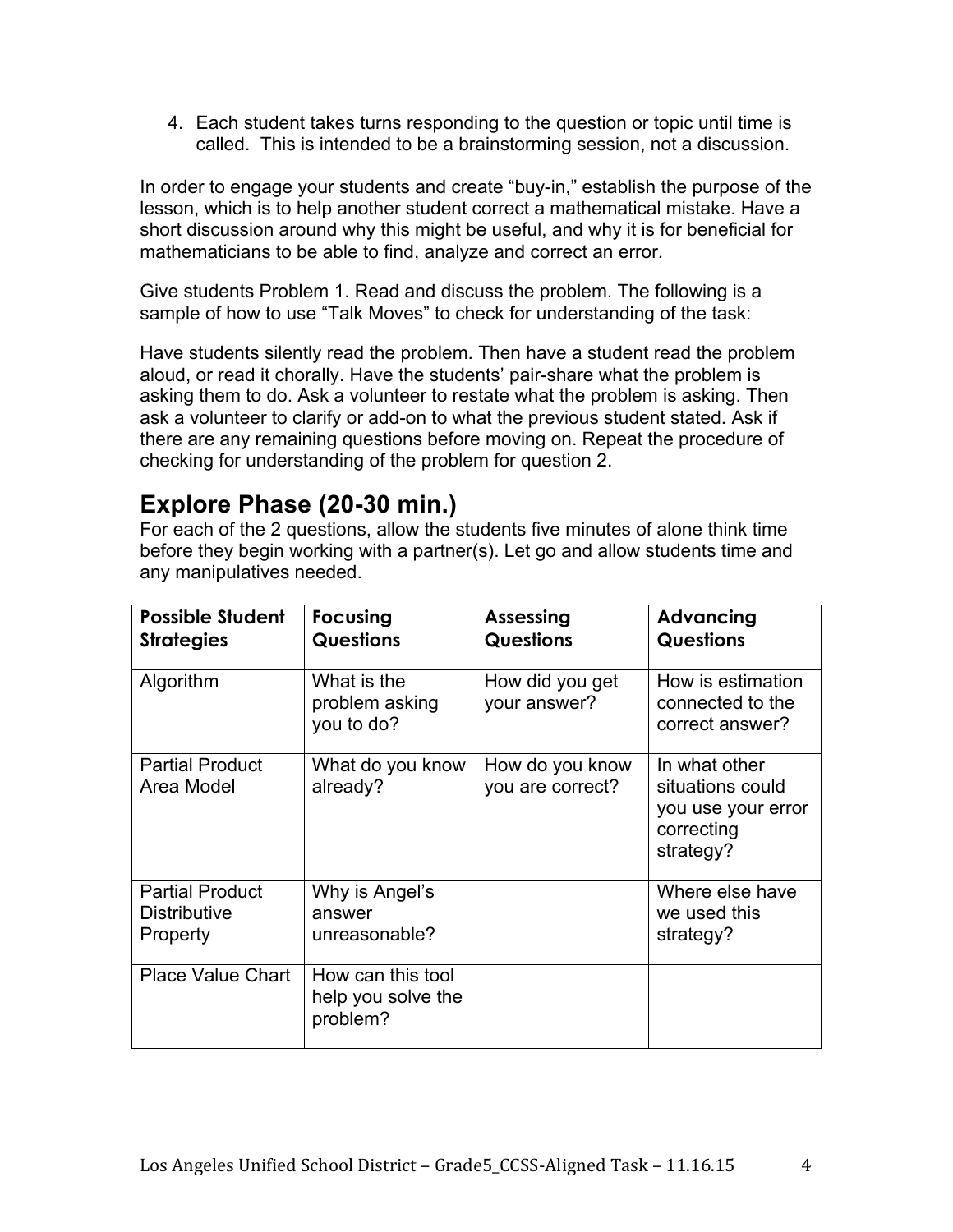### **Share, Discuss, and Analyze Phase**

As the students work in their groups, the teacher chooses 3 or 4 groups to share their solution paths with the whole class. The order of sharing can depend on your specific emphasis and grouping of kids. Generally the teacher is the facilitator of the Share/Discuss/Analyze step and would guide the sharing and the discussions of the students. You may want to show a progression of complexity of student responses during this time. For example, for problem 1 show two different examples where students showed estimation to check Angel's error. For problem 2 try to find students that used partial products and area model to solve the problem another way. These suggestions were generated based on student responses in our field test of this lesson.

Include an Academic Language Word Wall, adding to the list of posted words as the students us them in their discussions, providing support to all students.

Include the 'Talk Moves' strategies to increase discourse. Ask students to restate and add-on what other students are saying. This will also help keep everyone engaged. Encourage the students to ask questions during this step to deepen their understanding of the solution path presented.

# **Day 2**

### **Set-Up Phase (5-10 min.)**

Remind students of their work on Angel's Error done previously. Briefly review problems 1 and 2 to remind students of the strategies they used. Review the Academic Language Word Wall from the previous day's work.

Give students Problem 3. Read and discuss the problem. The following is a sample of how to use "Talk Moves" to check for understanding of the task:

Have students silently read the problem. Then have a student read the problem aloud, or read it chorally. Have the students' pair-share what the problem is asking them to do. Ask a volunteer to restate what the problem is asking. Then ask a volunteer to clarify or add-on to what the previous student stated. Ask if there are any remaining questions.

### **Explore Phase (30-40 min.)**

Introduce the 'Stronger and Clearer Each Time' activity from Jeff Zwiers' book called, Common Core Standards in Diverse Classrooms. The purpose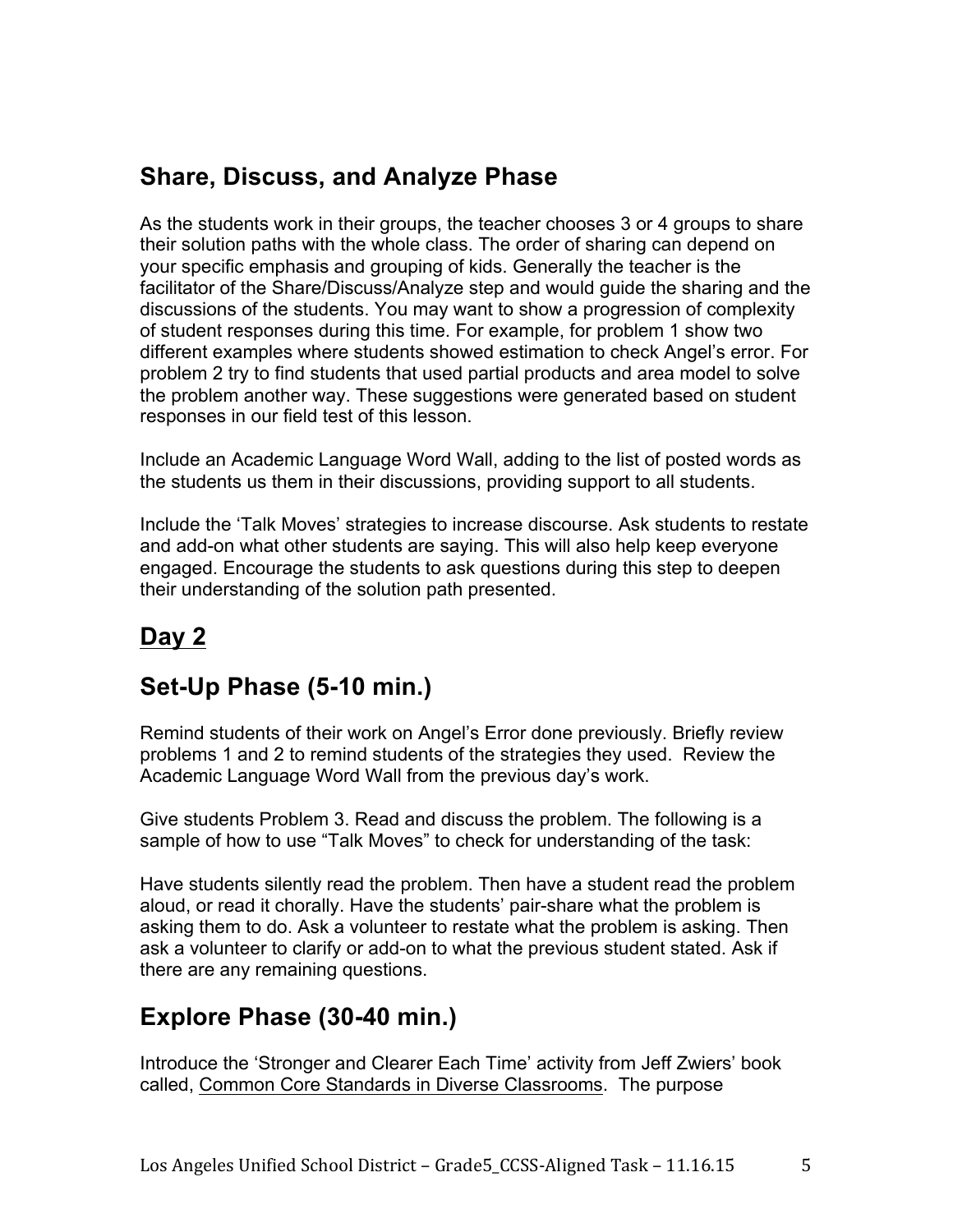Conversation Skills is "that in peer conversations, they are able to take more ownership of ideas and learning."

Allow 10-15 minutes for students to talk to 3 different people and add answers to their paper.

**Stronger & Clearer Each Time** (Please refer to student handout)

- 1) First have students write their initial response to the given question.
- 2) Have them talk to at least 3 people. Each time they talk to a partner, they **take notes** on what he/she says.
- 3) Each time they talk to a partner, they can build from and borrow the ideas and language of previous partners. Encourage students to make their answer *stronger each time* with better evidence, examples, and explanations; and encourage them to try to make their idea *clearer each time* by using a topic sentence, logical ways to organize and link sentences, and precise words.
- 4) At the end, allow the students quiet think time to write their final responses to question 3 on the student handout (Angel's Error). Make sure students understand that they can use ideas, evidence, or language they heard from their partners.

# **Share, Discuss, and Analyze Phase (15-20 min.)**

As the students work on their responses to question 3, the teacher chooses 3 or 4 students to share their ideas of what error Angel made and what concepts he still needs to develop with the whole class. The order of sharing can depend on how well students can explain their reasoning. Generally the teacher is the facilitator of the Share/Discuss/Analyze step and would guide the sharing and the discussions of the students. You may want to show a progression of complexity of student responses during this time.

# **Application**

You are calculating 107 times 56, and the calculator shows this: 952 Is that right? How do you know? Explain to your partner how estimation can help to check your work.

# **Summary**

In this lesson students explored finding and correcting the errors in the work of others. Students should also come away from this lesson with a better understanding of how estimation can be used as a tool to determine the reasonableness of an answer to help them check their own work. In addition, there are multiple ways to solve any problem and being able to explain your problem solving strategy is key to becoming a proficient problem solver.

# **Quick-Write**

What did you learn in this lesson about correcting mistakes one can make using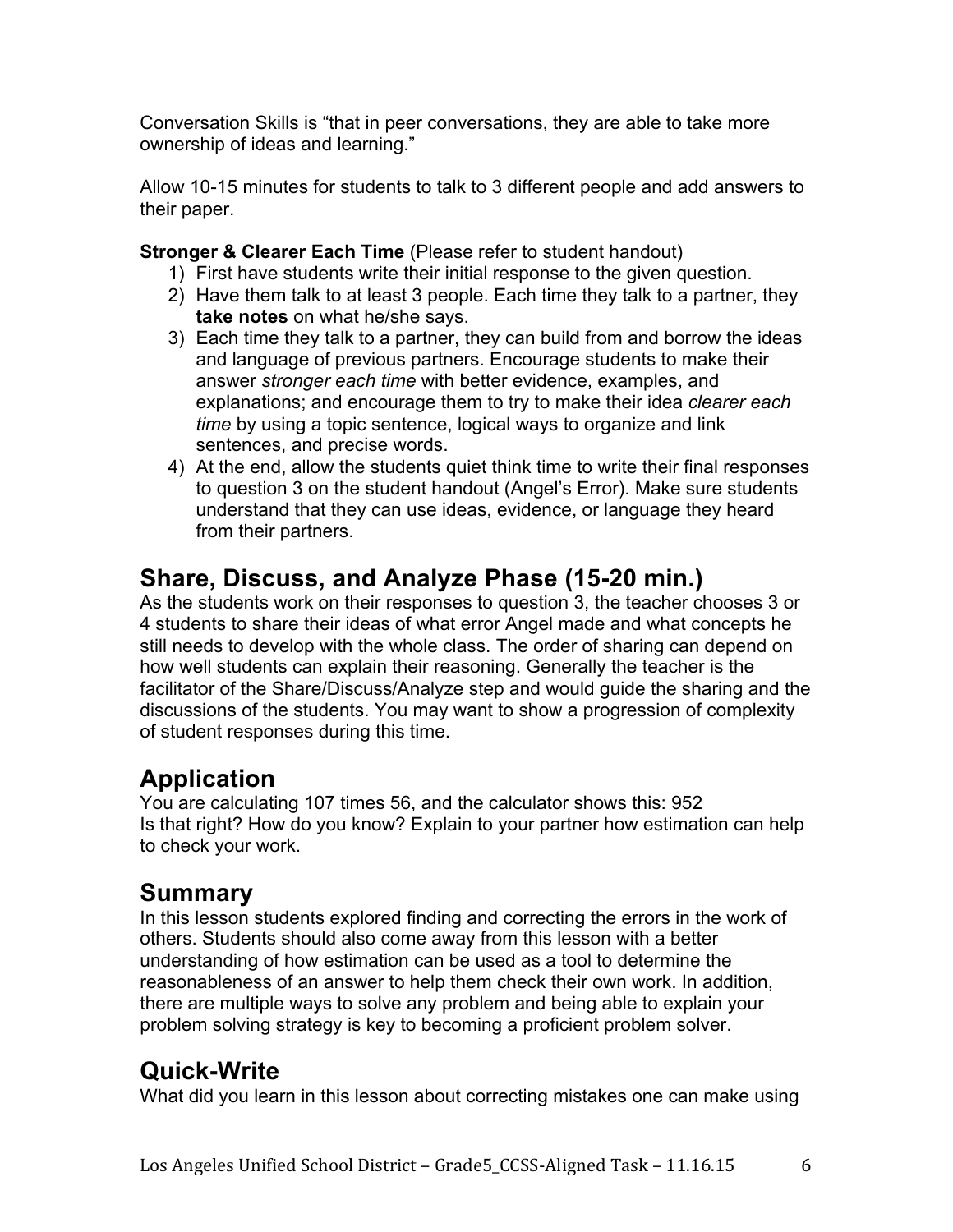a multiplication algorithm? List the ways you will use your knowledge to check your own work for mistakes. How does correcting errors make you a proficient mathematician?

Students can engage in shared discussion.

Another way to share their writing is Graffiti Wall (see below).

**Graffiti Wall (optional):** One a white board, poster, or chalk board, students take turns coming up and writing random things that relate to one topic. They can write it big, small, crooked, or anything.

#### **Possible Solutions**

- a. 179 is greater than 100 and 64 is greater than 60, and 100×60=6,000 . Since 179×64 is greater than 100×60 , we can see that Angel's answer of 1,790 is much too small.
- b. The standard algorithm breaks 64×179 into 60×179+4×179. Angel's work for 4×179 is correct (4×179=716). However, on the next line, he wrote 6×179 instead of 60×179. This is why his answer is much too small.
- c. Here is the correct calculation using Angel's method:

$$
\begin{array}{r}\n45 \\
33 \\
179 \\
\underline{\times 64} \\
716 \\
\end{array}
$$
\n  
\n+ 10, 740\n  
\n+ 1, 456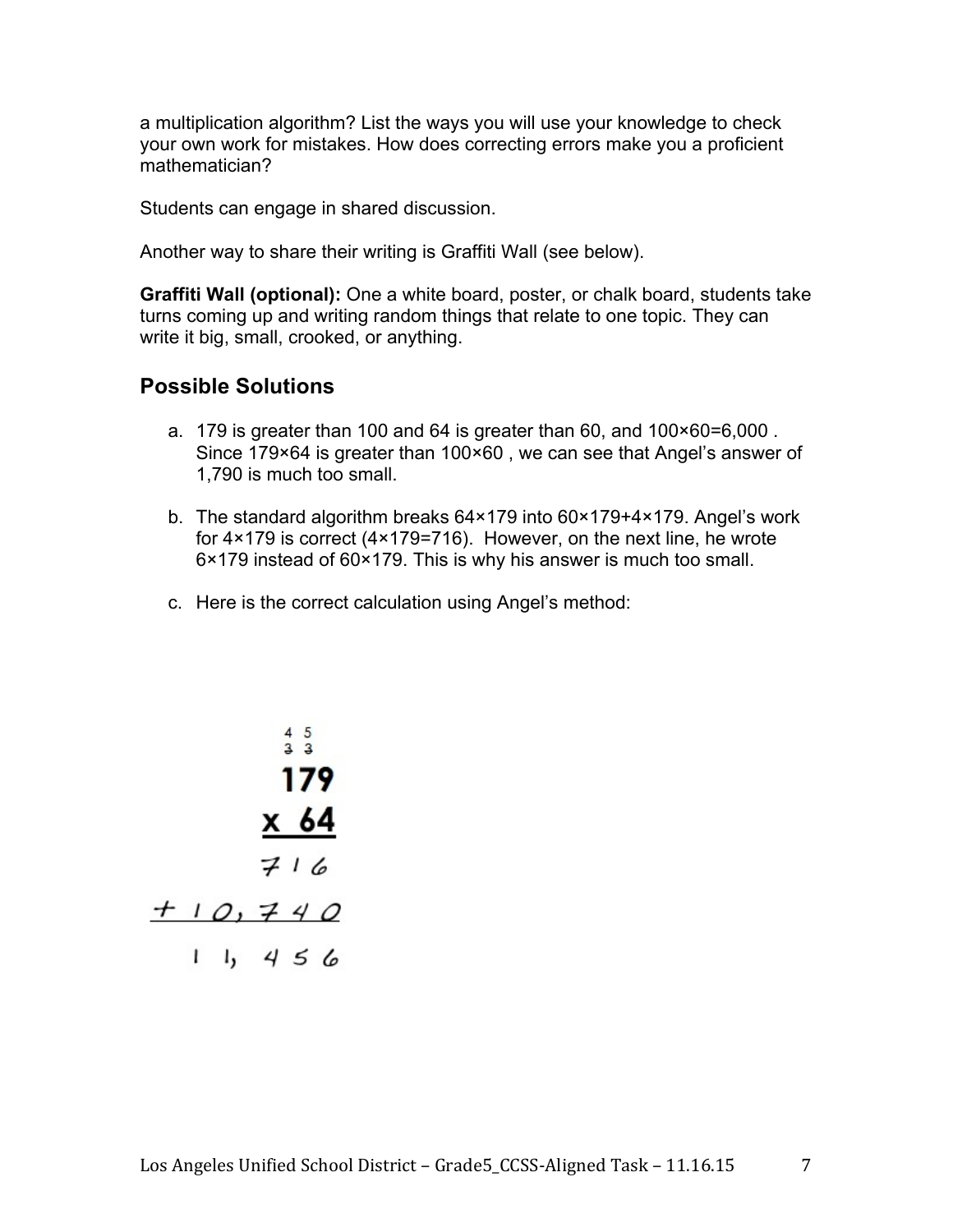Here is the answer using the partial products algorithm:

|                            | 179<br><u>x 64</u> |
|----------------------------|--------------------|
| $9 \times 4 =$             | 36                 |
| $70 \times 4 =$            | 280                |
| $100 \times 4 =$           | 400                |
| $9 \times 60 =$            | 540                |
| $70 \times 60 =$           | 4200               |
| $100 \times 60 = \pm 6000$ |                    |
|                            | 11,456             |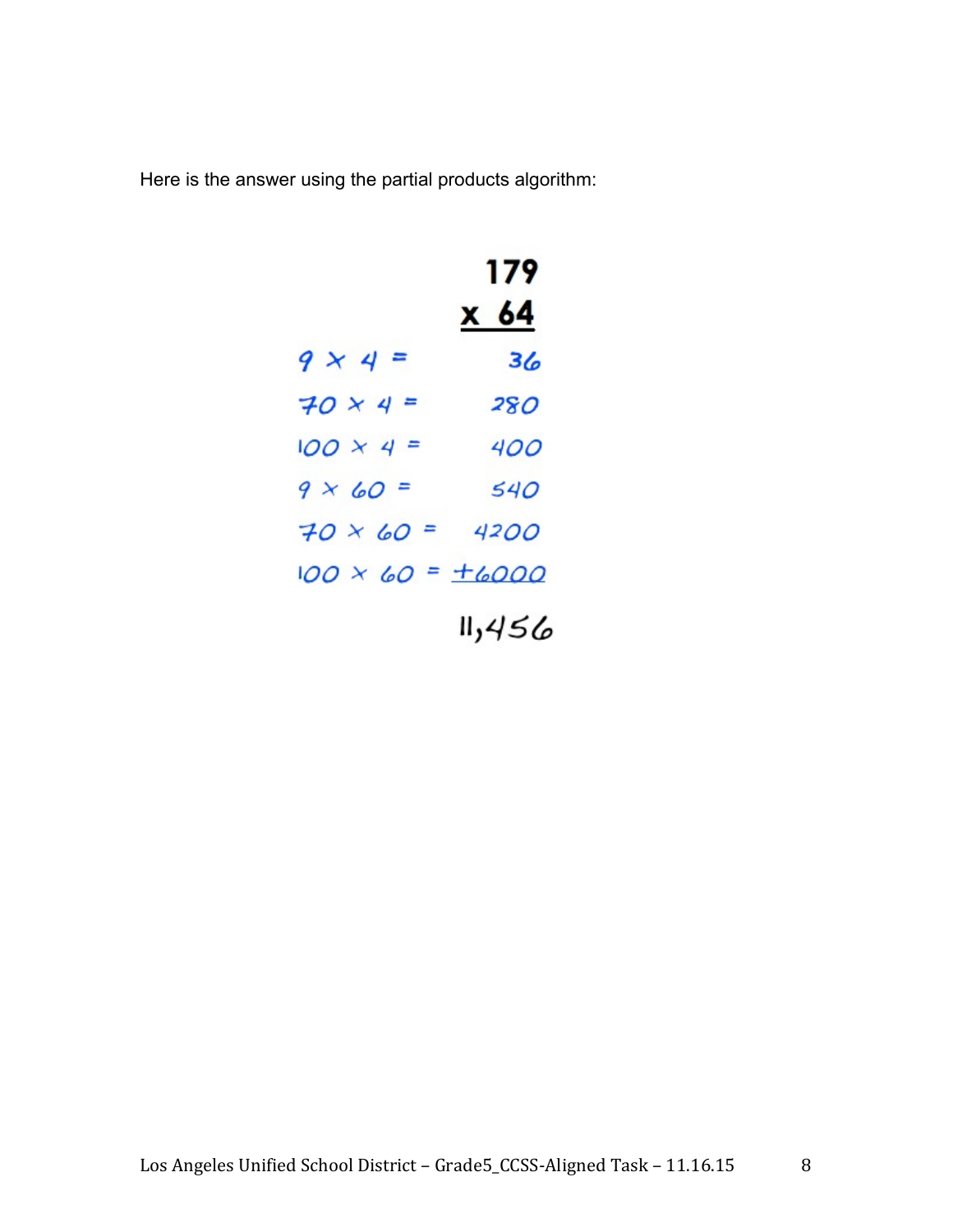Here is a rectangle with side lengths 100+70+9 and 60+4 that shows all of the partial products as the area of part of the rectangle:

|    | 100               | 70               |                 |
|----|-------------------|------------------|-----------------|
|    | $60 \times 100 =$ | $60 \times 70 =$ | $60 \times 9 =$ |
| 60 | 6,000             | 4,200            | 540             |
|    | $4 \times 100 =$  | $4 \times 70=$   | $4 \times 9 =$  |
| 4  | 400               | 280              | 36              |

|   | 6,000  |
|---|--------|
|   | 4,200  |
|   | 540    |
|   | 400    |
|   | 280    |
| + | 36     |
|   | 11,456 |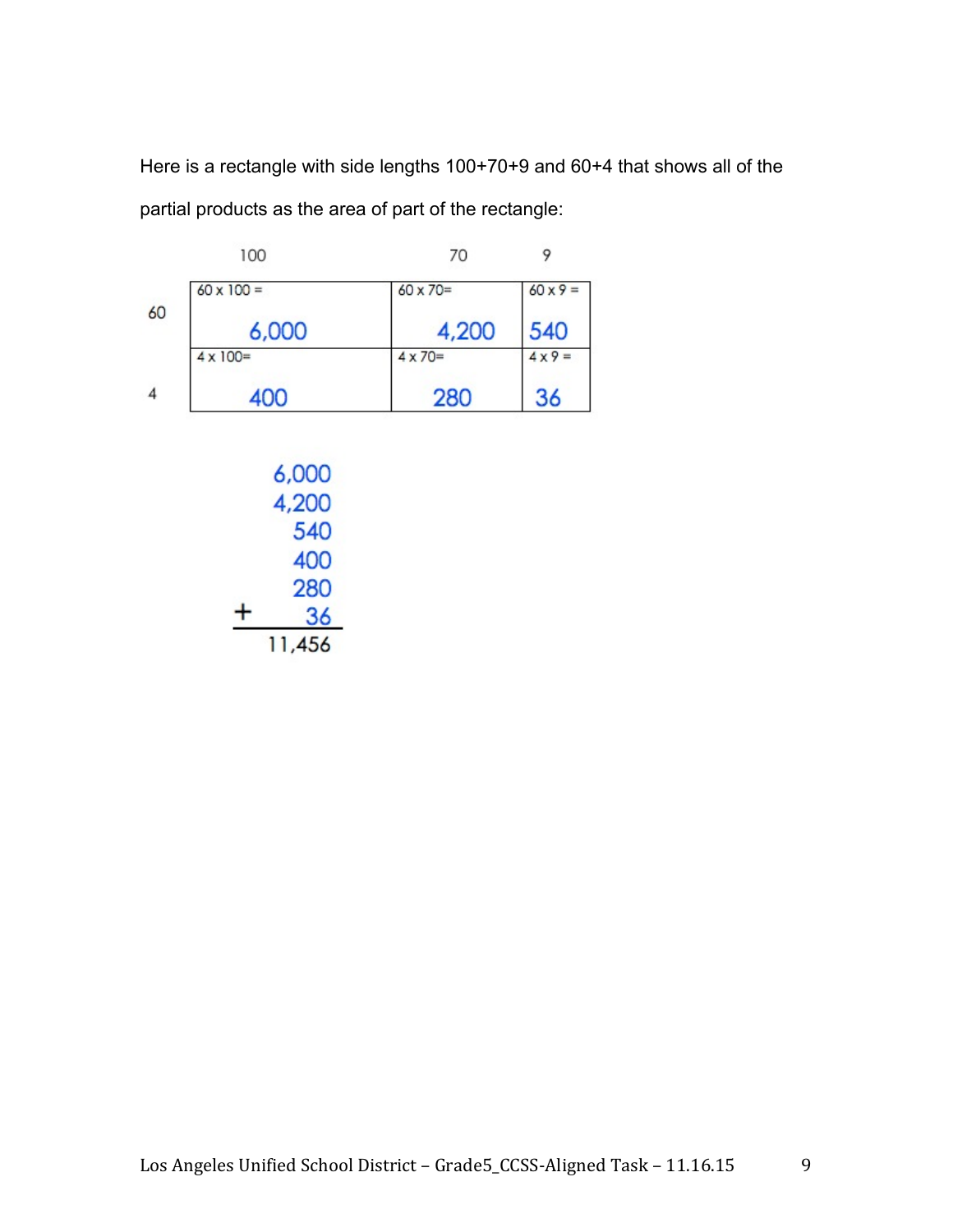#### **Clearer and Stronger Each Time Name \_\_\_\_\_\_\_\_\_\_\_\_\_\_\_\_\_\_\_\_\_**

1. **Topic:** What error do you think Angel made? What concept(s) does

Angel not understand and still need to work on?

| My initial response: ____________________ |  |
|-------------------------------------------|--|
|                                           |  |
|                                           |  |

#### Stronger & Clearer Each Time

- 5) Talk to at least 3 people. Each time you talk to a partner, take notes on what he/she says.
- 6) Each time you talk to a partner, you can build from and borrow the ideas and language of previous partners. Try to make your answer *stronger each time* with better evidence, examples, and explanations; and try to make your idea *clearer each time* by using a topic sentence, logical ways to organize and link sentences, and precise words.
- 7) At the end, on the back of the paper write a final response to the topic. You can use ideas, evidence, or language you heard from your partners.

| Question/Prompt: | What error do you think Angel made? What concept(s) does Angel<br>not understand and still need to work on? |
|------------------|-------------------------------------------------------------------------------------------------------------|
| Partner #1's     | Ideas, evidence, and language from this person that                                                         |
| name:            | will help my idea to be stronger and clearer:                                                               |
| Partner #2's     | Ideas, evidence, and language from this person that                                                         |
| name:            | will help my idea to be stronger and clearer:                                                               |
| Partner #3's     | Ideas, evidence, and language from this person that                                                         |
| name:            | will help my idea to be stronger and clearer:                                                               |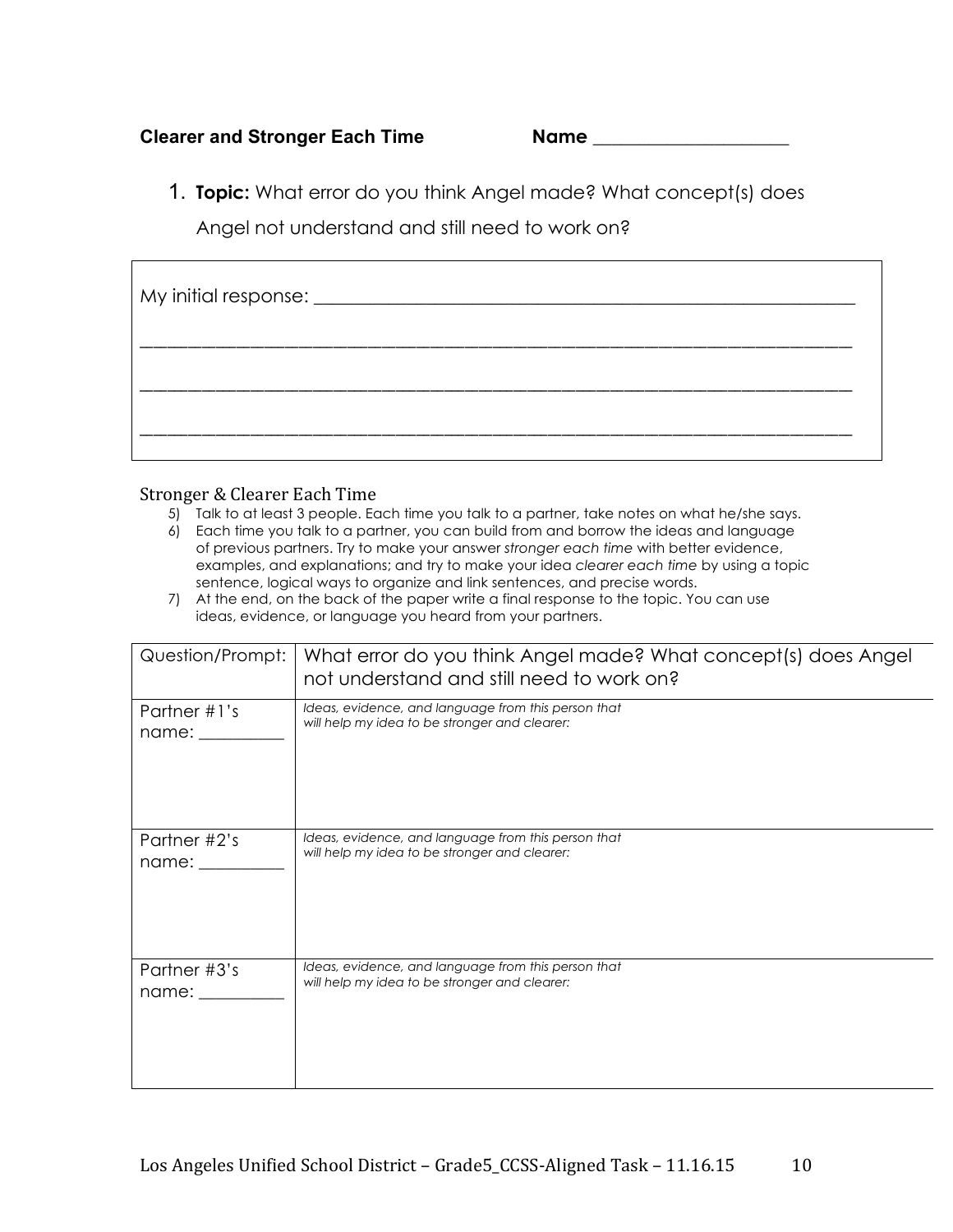| Name: | Date: |
|-------|-------|
|       |       |

This is Angel's work on a multiplication problem:



1. Use estimation to explain why Angel's answer is not

reasonable.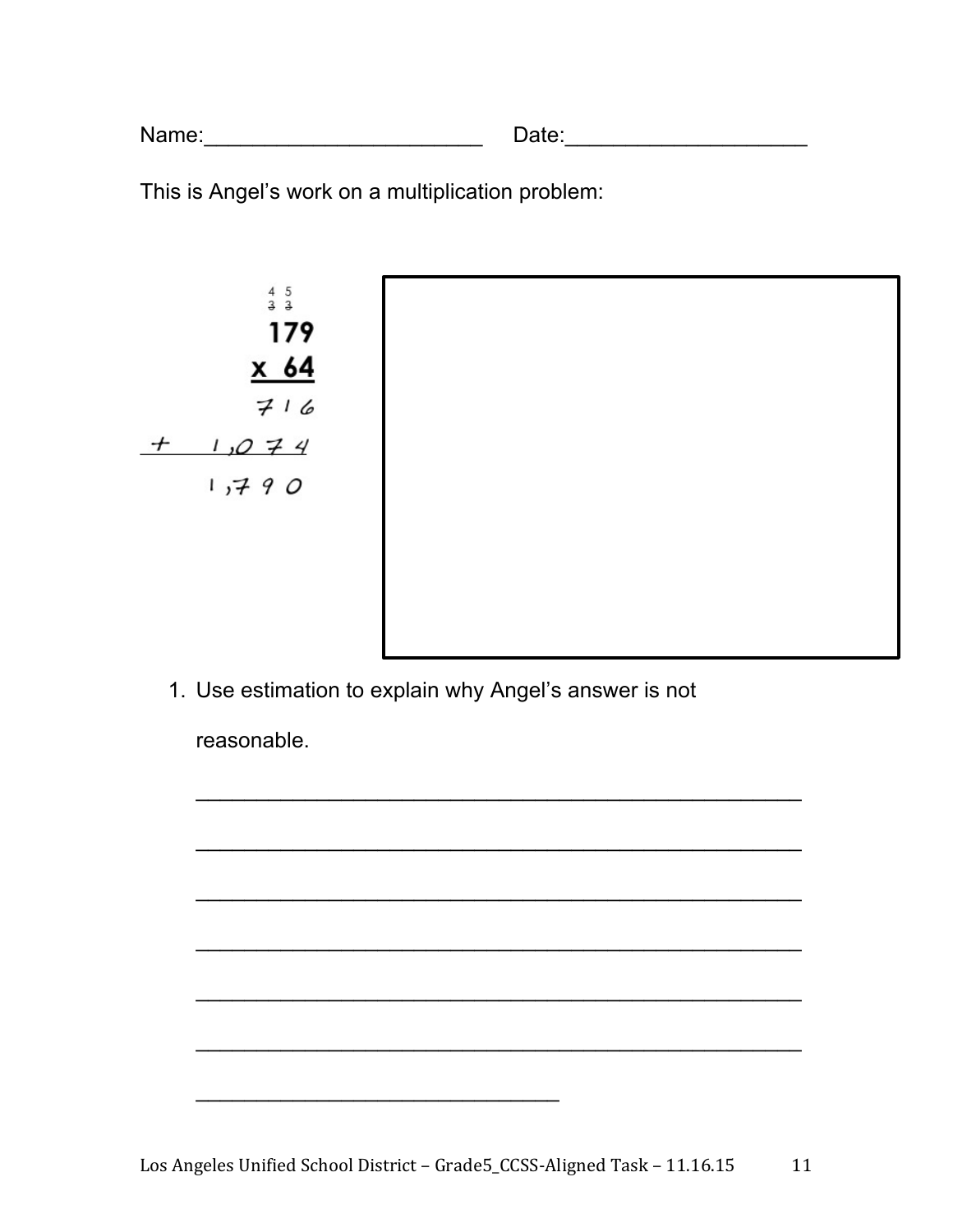2. Find 179×64 using a correct version of Angel's method (standard algorithm). Then show another way of solving the problem to help Angel see why your answer is correct. Use any strategy to show your solution.